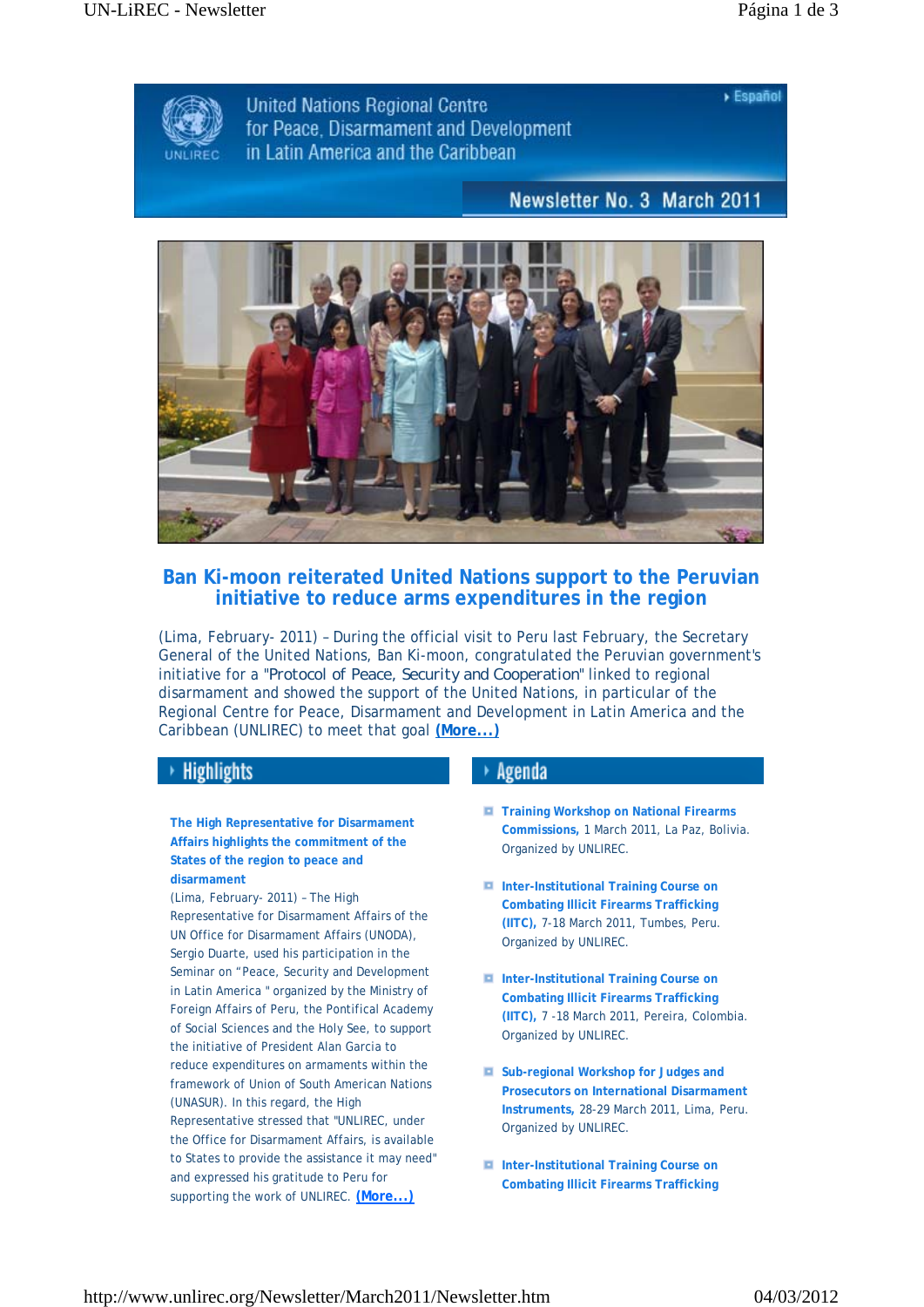**UNLIREC reaffirms its commitment to the States of the region in the implementation of 1540 Resolution (2004)** (Washington, Feb- 2011) – The United Nations Regional Centre for Peace, Disarmament and Development in Latin America and the Caribbean (UNLIREC) participated as speaker at the meeting of the Committee on Hemispheric Security of the Organization of American States (OAS) and renewed its commitment to the implementation of the UN Security Council Resolution 1540 (2004) and expressed its readiness to continue assisting the countries of

**UNLIREC supports Bolivia's efforts to** 

the region. **(More...)**

**create a National Firearms Commission** (La Paz, March-2011) – UNLIREC showed its commitment to States of the region by facilitating the organization of the Seminar on National Firearms Commissions, which took place on 1 March in La Paz. The main objective of the activity was to provide inputs and recommendations to the Government of Bolivia for the establishment of this National Commission.**(More...)**

**UNLIREC and Colombia cooperate in combating illicit trafficking of explosives** (Bogotá, February- 2011) – UNLIREC and the National Coordinating Committee for the Prevention, Combat and Eradication of Illicit Trafficking in Small Arms and Light Weapons in All Its Aspects organized the first Specialized Seminar for Judges and Prosecutors on the trafficking of explosives in Bogota, Colombia, at the end of February. The seminar counts on the participation of representatives from the Prosecutors' Office, the Judiciary, the National Police, Judicial Police, the Department of Arms Control and the Department of Administration and Justice, among others. **(More...)**

**Ecuador receives comprehensive assistance package to combat illicit firearms trafficking**  (Quito, February- 2011) – UNLIREC and Ecuadorian authorities have successfully completed the implementation of all activities included in the comprehensive assistance package to combat illicit firearms trafficking. In this regard, Ecuador reaffirms its commitment to combating illicit firearms trafficking and represents one of the States in the region most benefitting from UNLIREC assistance. **(More...)**

**UNLIREC collaborates with UNDP in the development of a training course for** 

**(IITC),** 4-15 April 2011, La Paz, Bolivia. Organized by UNLIREC.

- **E** Sub-regional Seminar on the **Implementation of Andean Decision 552,** 11-12 April 2011, La Paz, Bolivia. Organized by UNLIREC.
- **Meeting of States Parties to the Convention Against the Illicit Manufacturing of and Trafficking in Firearms, Ammunition, Explosives and Other Related Materials (CIFTA),** April 15, 2011, Washington, USA. Organized by the Organization of American States (OAS).